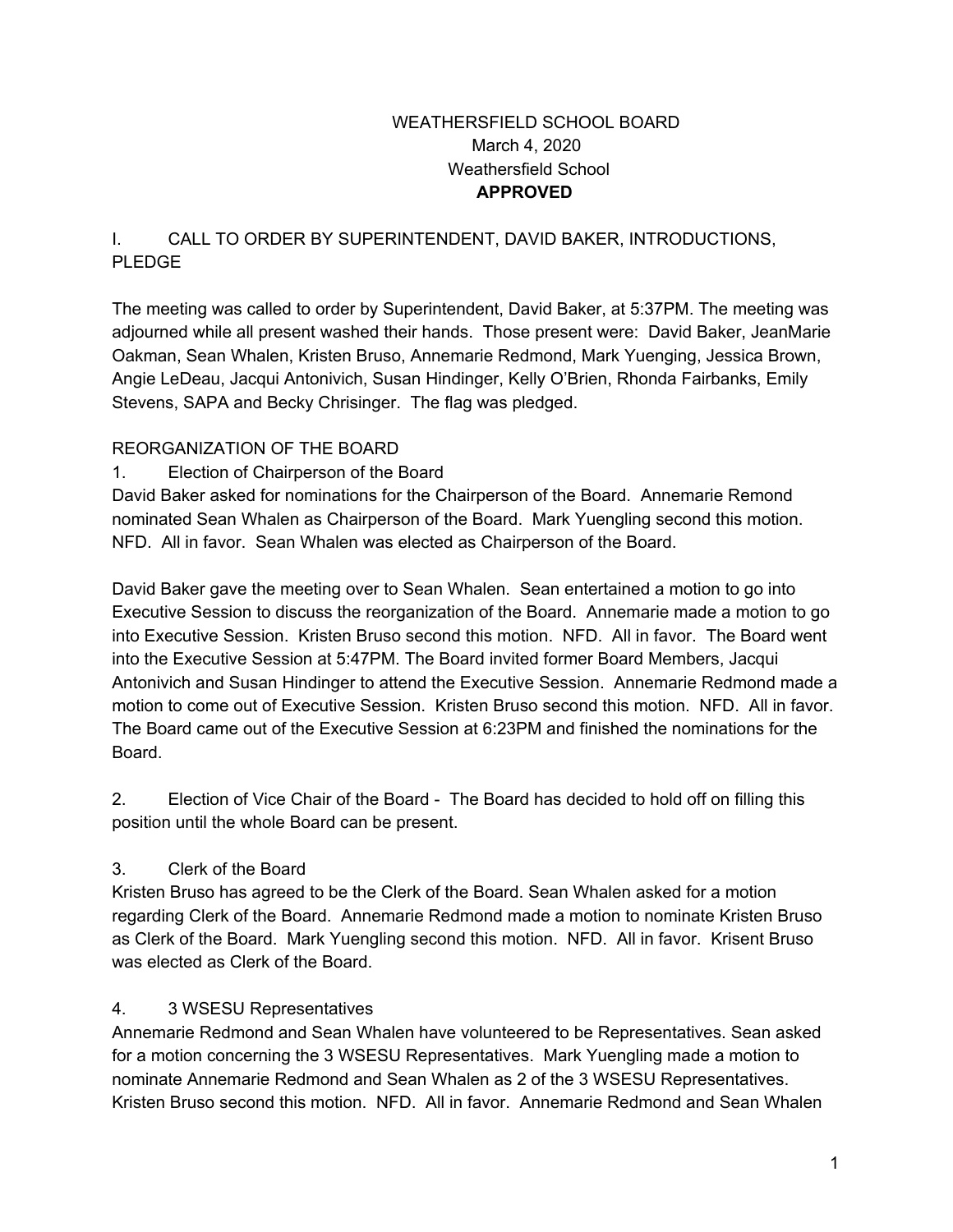will be Representatives on the WSESU Board. The 3rd position will be voted on at the next meeting.

# 5. Election of Representative to SU Bargaining Council

Sean Whalen asked for a nomination for the SU Bargaining Council. Annemarie Redmond made a motion to nominate Sean Whalen to continue to serve on the Bargaining Council. Kristen Bruso second this motion. NFD. All in favor. Sean Whalen was elected to the SU Bargaining Council.

# 6. Designation of Truant Officer

Sean Whalen asked for a nomination for Truant Officer. Mark Yuengling nominated Chief Daniels to be the Truant Officer. Annemarie Redmond second this motion. NFD. All in favor. Chief Daniels was elected as Truant Officer. JeanMarie Oakman will send a letter to Chief Daniels asking him to accept this position.

# 7. Designation of Official Newspaper

There was discussion around the official newspaper and cost effectiveness. JeanMarie Oakman will check into cost effectiveness of several papers used and the Board will vote on this at the next meeting.

## 8. Establishment of Meeting Date, Time and Place

There was discussion around when to meet that doesn't conflict with the Select Board or other SU Boards. It was decided to meet the 2nd Tuesday of the month at 5:30PM at the Weathersfield School. Mark Yuengling made a motion to meet on the agreed date, time and place. Sean Whalen second this motion. NFD. All in favor. This motion was approved.

## II. APPROVAL OF THE MINUTES FROM THE PREVIOUS MEETING

Sean Whalen asked for a motion concerning the minutes from 2/03/20. Annemarie Redmond made a motion to approve the minutes of 02/03/20. Kristen Bruso second this motion. NFD. 3 ayes and one abstention. This motion was approved.

## III. CHANGES/ADDITIONS TO THE AGENDA

Add Hicks Nichols to the Agenda

# IV. PUBLIC PARTICIPATION - None

## V. ITEMS FOR DISCUSSION

A. Review of Policy and Practices On Communicable Diseases

Emily Stevens, school nurse, gave updates on how the school is following CDC and Vermont State protocols as far as COVID-19 protocols. Jeanmarie Oakman handed out handouts from the CDC and other papers about our policies around this subject. The symptoms of COVID-19 were reviewed. Emily said she is in contact with the Vermont Department of Health on a daily basis. There have been meetings with the cleaning crew on cleaning protocols and all staff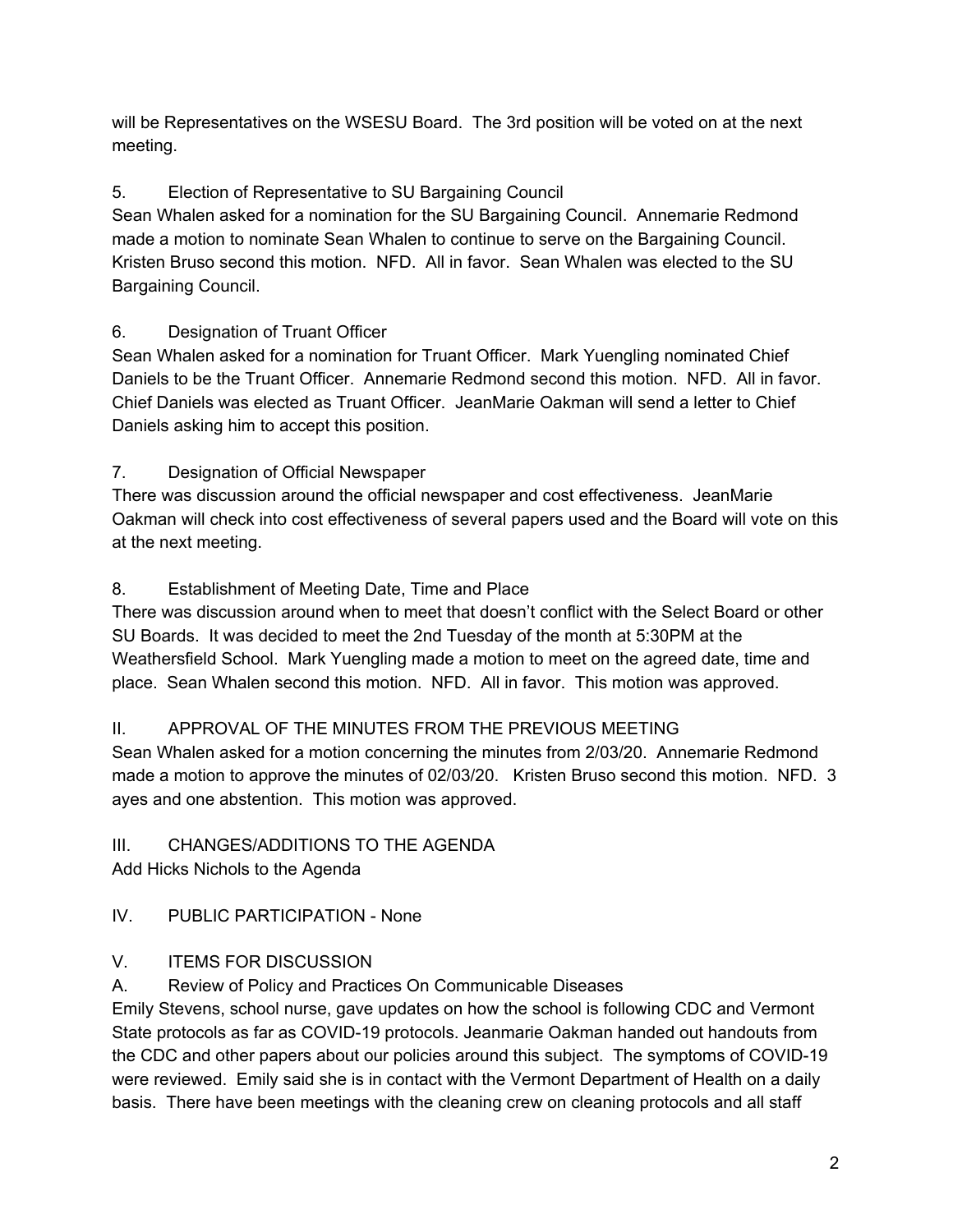members are reviewing protocols. All staff and students are being encouraged and reminded to stay home when they are sick. The meetings with students will be to teach and remind students of the importance of practicing good hygiene. There was discussion around supports for people if school does close. Rhonda Fairbanks asked if there were more cleaning protocols that bus drivers should be practicing on the buses right now. Rhonda was directed to ask the bus company this question. There was discussion around sports equipment such as basketballs and how to keep these sanitized. The information regarding COVID-19 is changing daily and the school will continue to keep up with this information. Sean Whalen thanked Emily for her calm manner and support in this area.

### B. Hicks Nichols Grants

Kelly O'Brien presented the three grants that have been approved by the Hicks Nichols Committee. They are:

| $\mathbf{1}$   | Vermont Symphony Orchestra - Fiddlesticks |                 | \$300.00 |
|----------------|-------------------------------------------|-----------------|----------|
| 2 <sub>1</sub> | <b>Cross Country Ski Equipment</b>        |                 | \$10,000 |
| 3.             | <b>Flexible Seating for All</b>           |                 | \$500.00 |
|                |                                           | Proposed Total: | \$10,800 |

Kelly O'Brien explained some about Hicks Nichols and Annemarie Redmond mentioned this money is not from taxpayer money. Jacqui Antonivich was the Board Representative on this Committee and Kristen Bruso has agreed to be the Board Representative. Sean Whalen asked how a person can get on the Committee and if the number of people on the Committee was limited. Kelly said anyone can be on the Committee. There will be a public invitation to be on the Committee. Sean Whalen thanked the committee. See Items for Action A.

## C. Continuous Improvement Plan - Angie LeDeau

Angie LeDeau went over the Continuous Improvement Plan using a handout. Angie reviewed the goals and there was discussion around how to meet these goals. WSESU goals will not change drastically. The Board will review the Plan more thoroughly and get back to JeanMarie Oakman with questions. Angie would like to submit the plan by the first week of April. Sean Whalen and David Baker thanked Angie.

Mark Yuengling had a question around liability for the school concerning a few different incidents with the drama coach and other adults being at play practices at the site the practices took place off of school property. This was checked into and the coach, Sean Roberts, does have to be present and can't leave the students with other adults that haven't undergone the fingerprinting and criminal check process. Sean Roberts is aware of this now. The school's liability insurance does cover drama practice. Mark said he felt this was important for Sean Roberts as well as the school for protection.

David Baker mentioned that Sean Whalen was The Board Representative on the Food Service Committee.